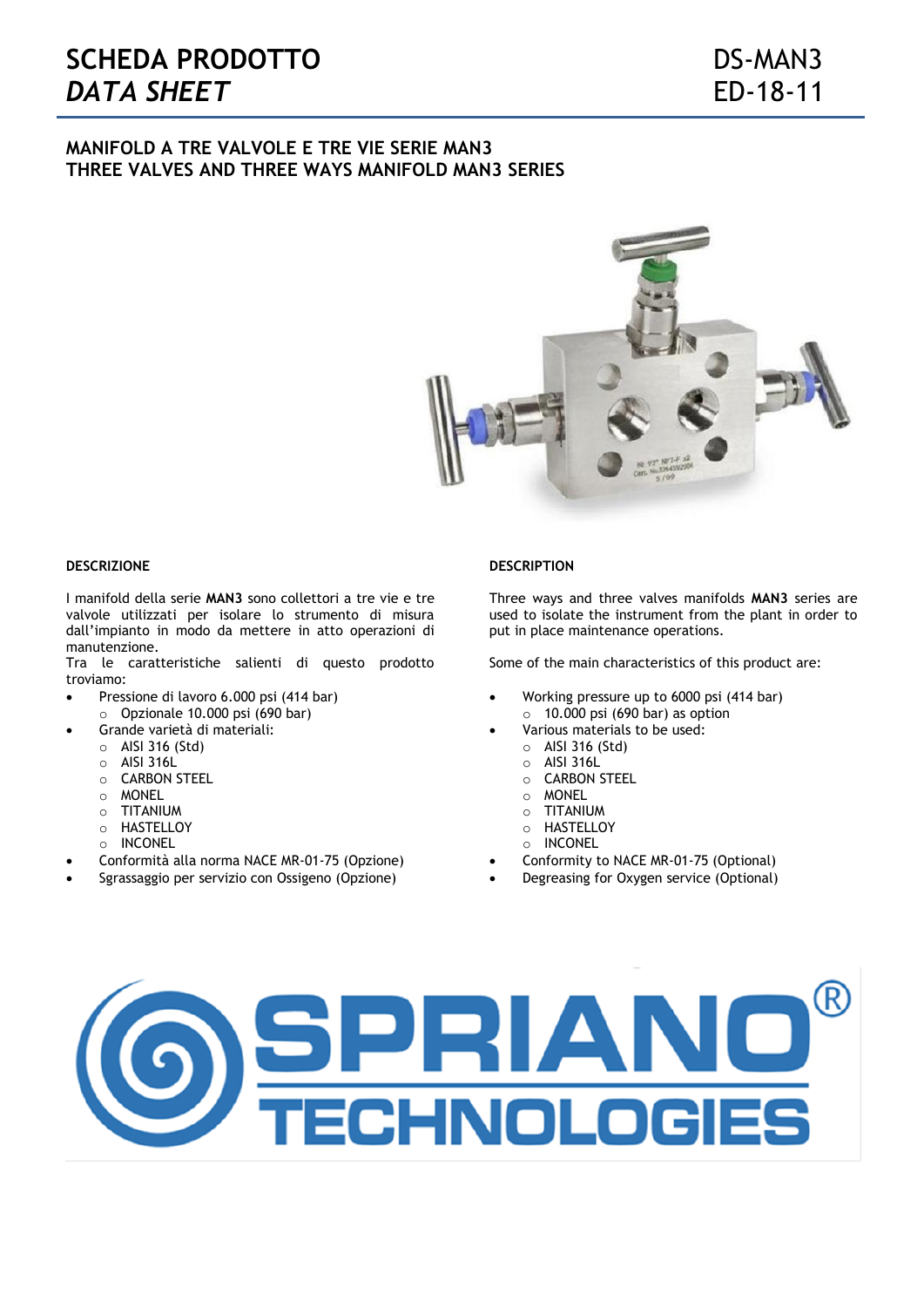# **Modello / Model: MAN3-R1**







## **Descrizione:**

- Manifold a 3 vie montaggio remoto **Connessioni:**
- Processo: ½" NPT-F
- Strumento: ½'' NPT-F
- Scarico: ¼'' NPT-F + Tappo
- **Pressione di servizio:**
- 6000 psi (414 bar)
- **Materiali:**
- A105, AISI316 L, Monel, Hastelloy etc. **Guarnizioni:**
- PTFE (T≤180°C)
- Graphoil (T>180°C)

### **Description**

- 3 ways manifold remote mounting **Connections:**
- Process: ½" NPT-F
- Instrument: ½'' NPT-F
- Drain: ¼'' NPT-F + Plug
- **Max Working Pressure:**
- 6000 psi (414 bar)
- **Materials:**
- A105, AISI316 L, Monel, Hastelloy etc. **Gaskets:**

Pag.

 $2^{\circ}$ 

- PTFE (T≤180°C)
- Graphoil (T>180°C)

**SPRIANO® TECHNOLOGIES** - www.spriano.it – spriano@terranova-instruments.com **a TERRANOVA® Srl brand** - www.terranova-instruments.com - VAT IT07848810151 Factory & Sales: Via Gramsci 1 – 26827 Terranova dei Passerini (LO) – Italy Head Office: Via Rosso Medardo 16 – 20159 Milano – Italy Ph: +39 0377 919119 – Fax: +39 0377 855720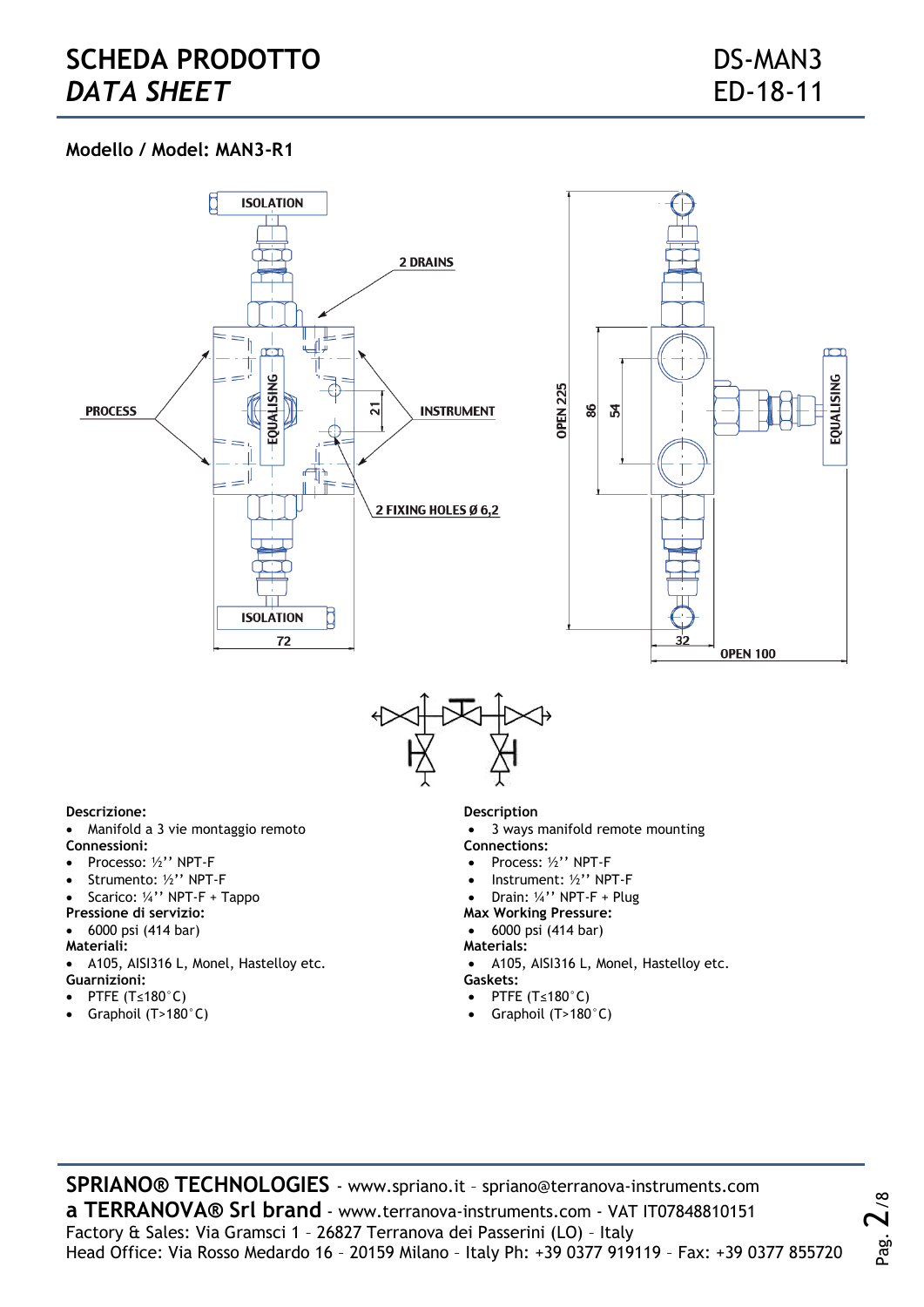# **SCHEDA PRODOTTO** DS-MAN3 **DATA SHEET** ED-18-11

# **Modello / Model: MAN3-D3**







## **Descrizione:**

- Manifold a 3 vie montaggio diretto **Connessioni:**
- Processo: ½'' NPT-F
- Strumento: flangiato
- Scarico: ¼'' NPT-F + Tappo
- **Pressione di servizio:**
- 6000 psi (414 bar)
- **Materiali:**
- A105, AISI316 L, Monel, Hastelloy etc. **Guarnizioni:**
- PTFE (T≤180°C)
- Graphoil (T>180°C)
- **Accessori (inclusi):**
- tiranti 4'' 7/16 UNF quantità 4
- 2 guarnizioni in PTFE

## **Description**

- 3 ways manifold direct mounting **Connections:**
- Process: ½'' NPT-F
- Instrument:flanged
- Drain: ¼'' NPT-F + Plug
- **Max Working Pressure:**
- 6000 psi (414 bar)
- **Materials:**
- A105, AISI316 L, Monel, Hastelloy etc. **Gaskets:**
- PTFE (T≤180°C)
- Graphoil (T>180°C)

**Accessories (included):**

- Q.ty 4 4'' 7/16 UNF stud bolts
- Q.ty 2 PTFE sealing rings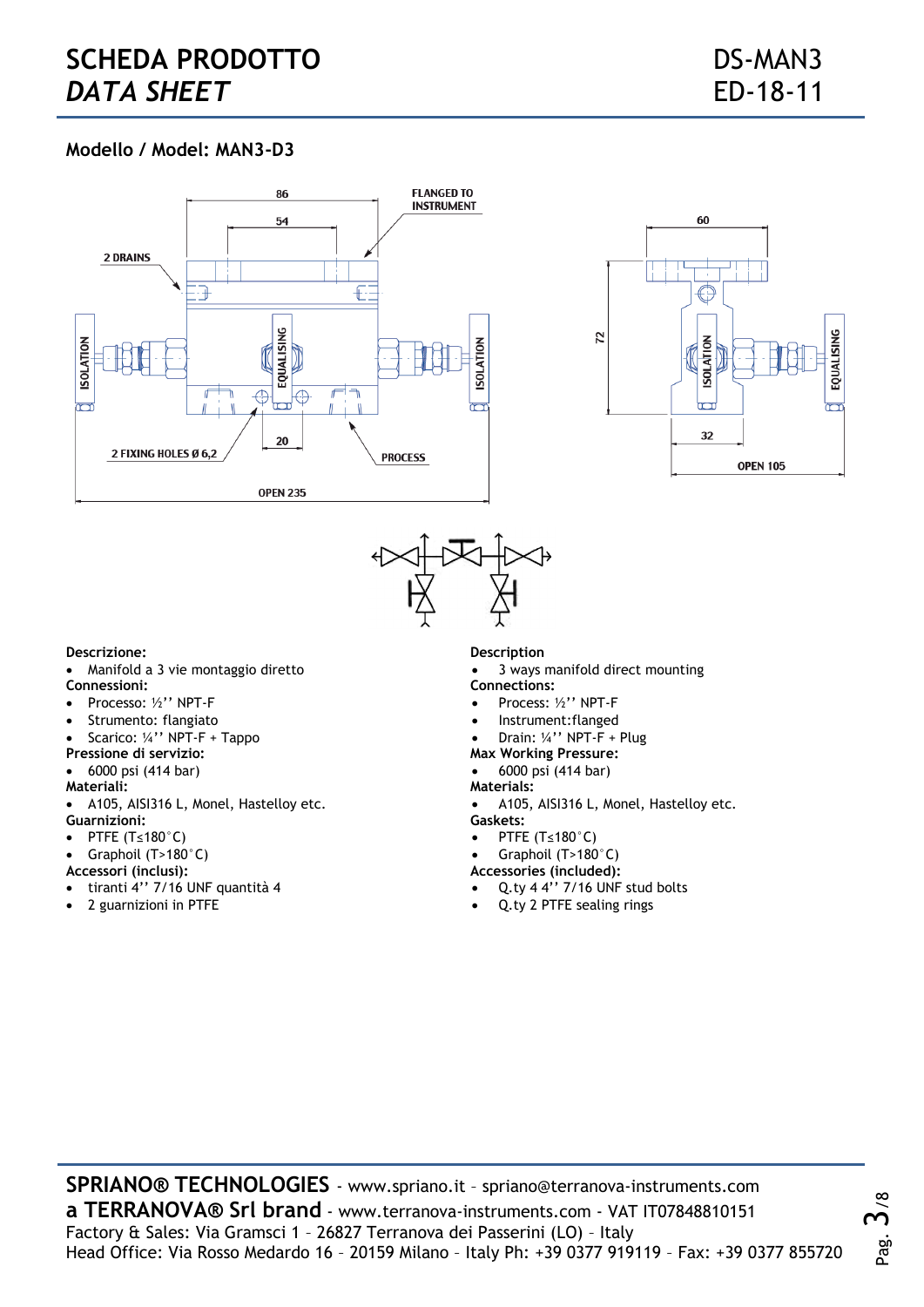Pag.

# **Modello / Model: MAN3-D4**





#### **Descrizione:**

Manifold a 3 vie montaggio diretto

## **Connessioni:**

- Processo: flangiato
- Strumento: flangiato
- Scarico: ¼'' NPT-F + Tappo
- **Pressione di servizio:**
- 6000 psi (414 bar)
- **Materiali:**
- A105, AISI316 L, Monel, Hastelloy etc. **Guarnizioni:**
- PTFE (T≤180°C)
- Graphoil (T>180°C)
- **Accessori (inclusi):**
- tiranti 4'' 7/16 UNF quantità 4
- 2 guarnizioni in PTFE

#### **Description**

- 3 ways manifold direct mounting **Connections:**
- Process: flanged
- Instrument. flanged
- Drain: ¼'' NPT-F + Plug
- **Max Working Pressure:**
- 6000 psi (414 bar)
- **Materials:**
- A105, AISI316 L, Monel, Hastelloy etc. **Gaskets:**
- PTFE (T≤180°C)
- Graphoil (T>180°C)
- **Accessories (included):**
- Q.ty 4 4'' 7/16 UNF stud bolts
- Q.ty 2 PTFE sealing rings

**SPRIANO® TECHNOLOGIES** - www.spriano.it – spriano@terranova-instruments.com **a TERRANOVA® Srl brand** - www.terranova-instruments.com - VAT IT07848810151 Factory & Sales: Via Gramsci 1 – 26827 Terranova dei Passerini (LO) – Italy Head Office: Via Rosso Medardo 16 – 20159 Milano – Italy Ph: +39 0377 919119 – Fax: +39 0377 855720  $\frac{8}{\pi}$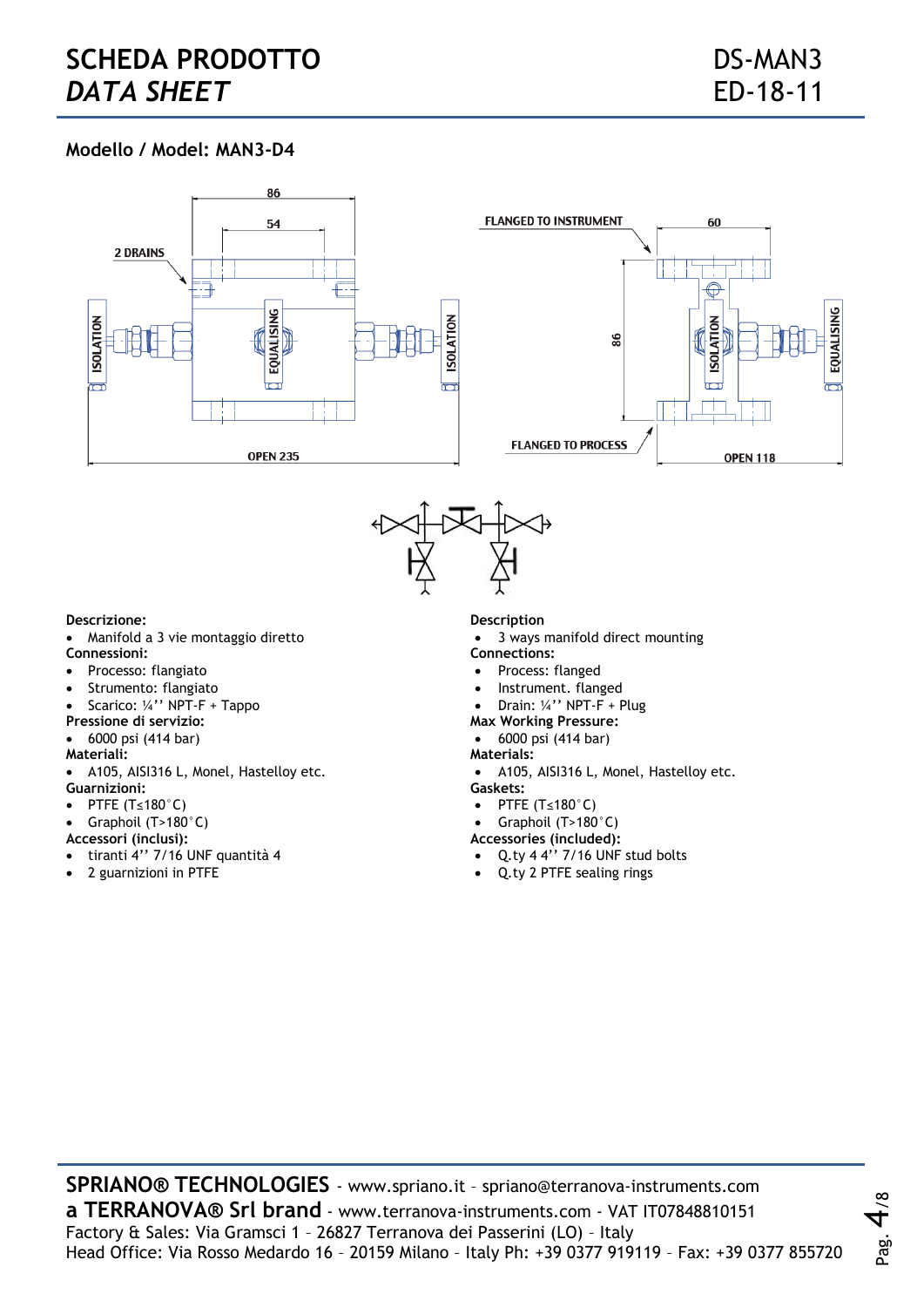# **Modello / Model: MAN3–D5**





## **Descrizione:**

- Manifold a 3 vie montaggio diretto **Connessioni:**
- Processo: ½'' NPT-F
- Strumento: flangiato (montaggio diretto)
- Scarico: 1/4" NPT-F + Tappo
- **Pressione di servizio:**
- 6000 psi (414 bar)
- **Materiali:**
- A105, AISI316L, Monel, Hastelloy etc. **Guarnizioni:**
- PTFE (T≤180°C)
- Graphoil (T>180°C)

### **Description**

- 3 ways manifold direct mounting
- **Connections:** Process: ½'' NPT-F
- Instrument: flanged (direct mounting)
- Drain: 1/4" NPT-F + Plug
- **Max Working Pressure:**
- 6000 psi (414 bar)
- **Materials:**
- A105, AISI316L, Monel, Hastelloy etc. **Gaskets:**
- PTFE (T≤180°C)
- Graphoil (T>180°C)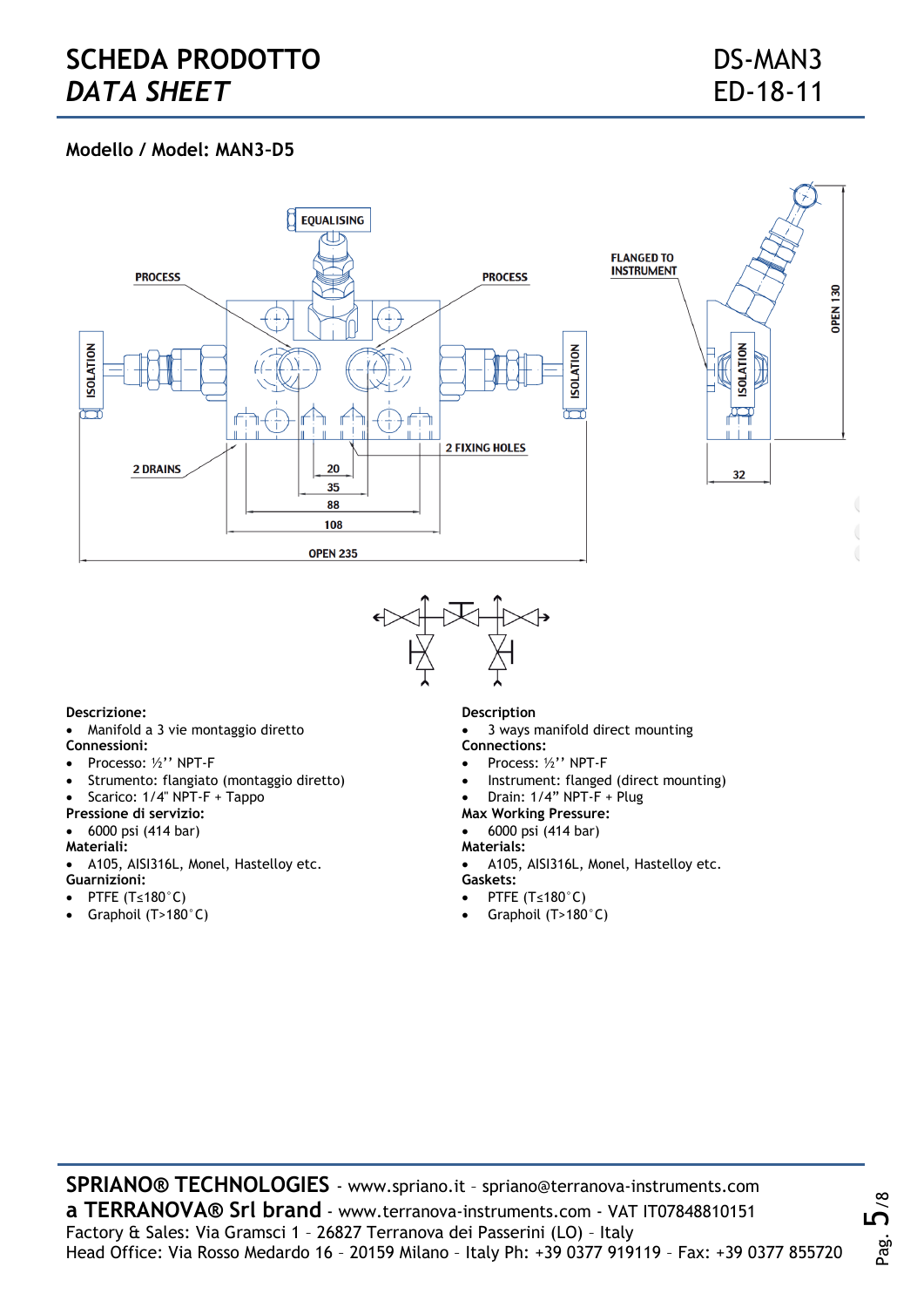# **Modello / Model: MAN3-D6**







#### **Descrizione:**

- Manifold a 3 vie montaggio diretto **Connessioni:**
- Processo: ½'' NPT-M
- Strumento: ½'' NPT-F raccordo
- **Pressione di servizio:**
- 6000 psi (414 bar)
- **Materiali:**
- A105, AISI316 L, Monel, Hastelloy etc.
- **Guarnizioni:**
- PTFE (T≤180°C)
- Graphoil  $(T>180^\circ C)$

### **Description**

- 3 ways manifold direct mounting
- **Connections:**
- Process: ½'' NPT-M
- Instrument. ½'' NPT-F nipple
- **Max Working Pressure:**
- 6000 psi (414 bar)
- **Materials:**
- A105, AISI316 L, Monel, Hastelloy etc.
- **Gaskets:**
- PTFE (T≤180°C)
- Graphoil (T>180°C)

**SPRIANO® TECHNOLOGIES** - www.spriano.it – spriano@terranova-instruments.com **a TERRANOVA® Srl brand** - www.terranova-instruments.com - VAT IT07848810151 Factory & Sales: Via Gramsci 1 – 26827 Terranova dei Passerini (LO) – Italy Head Office: Via Rosso Medardo 16 – 20159 Milano – Italy Ph: +39 0377 919119 – Fax: +39 0377 855720 Pag.  $\mathring{\mathbf{o}}$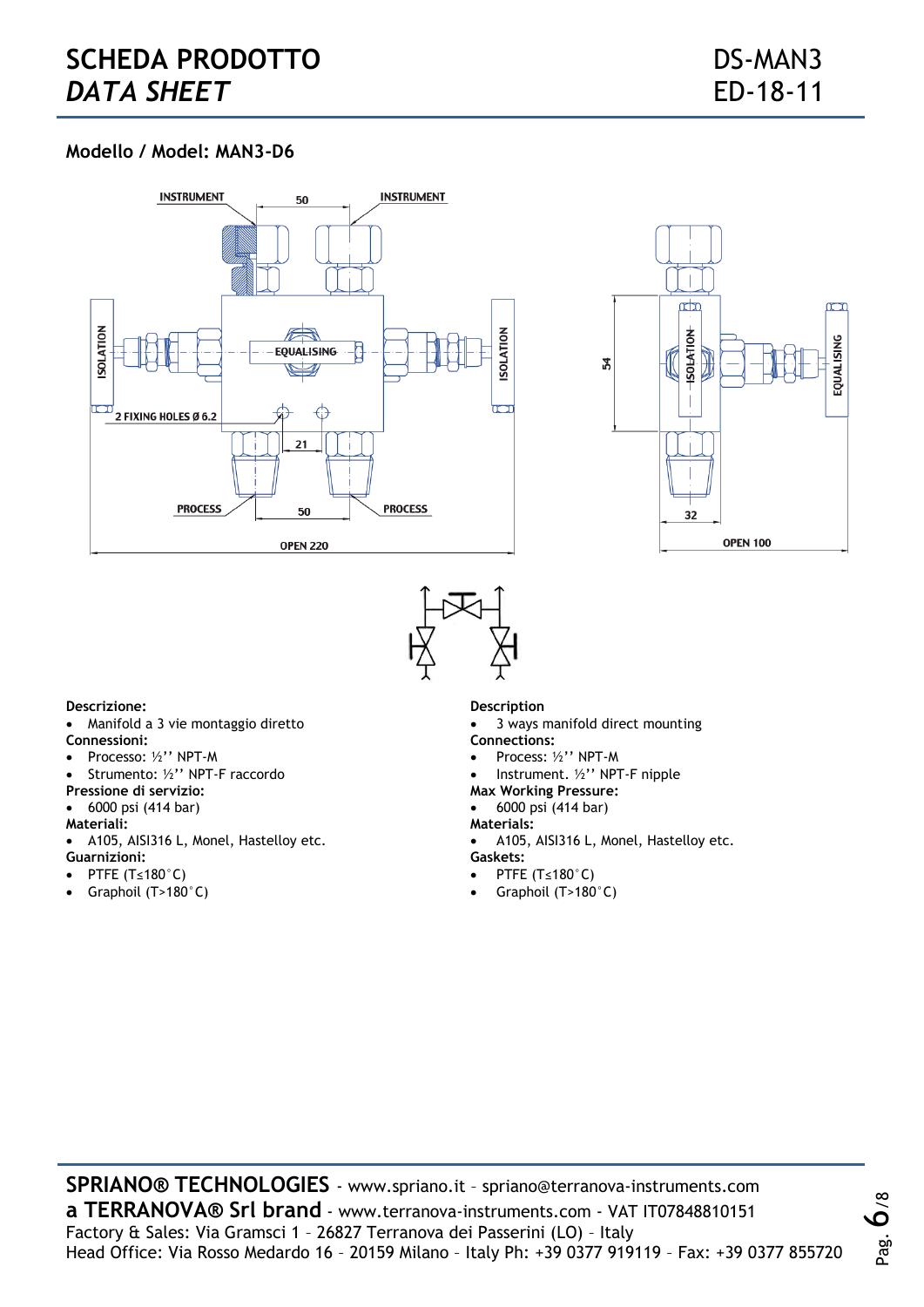# **SCHEDA PRODOTTO** DS-MAN3 **DATA SHEET** ED-18-11

Pag.

 $\mathcal{L}_{\infty}$ 

# **ACCESSORI / ACCESSORIES**

**Manifold Per Connessioni Flangiate / Flanged Connections Manifold**



**Viti e Valvole Di Spurgo / Screw or Bleed Valves**



**SPRIANO® TECHNOLOGIES** - www.spriano.it – spriano@terranova-instruments.com **a TERRANOVA® Srl brand** - www.terranova-instruments.com - VAT IT07848810151 Factory & Sales: Via Gramsci 1 – 26827 Terranova dei Passerini (LO) – Italy Head Office: Via Rosso Medardo 16 – 20159 Milano – Italy Ph: +39 0377 919119 – Fax: +39 0377 855720